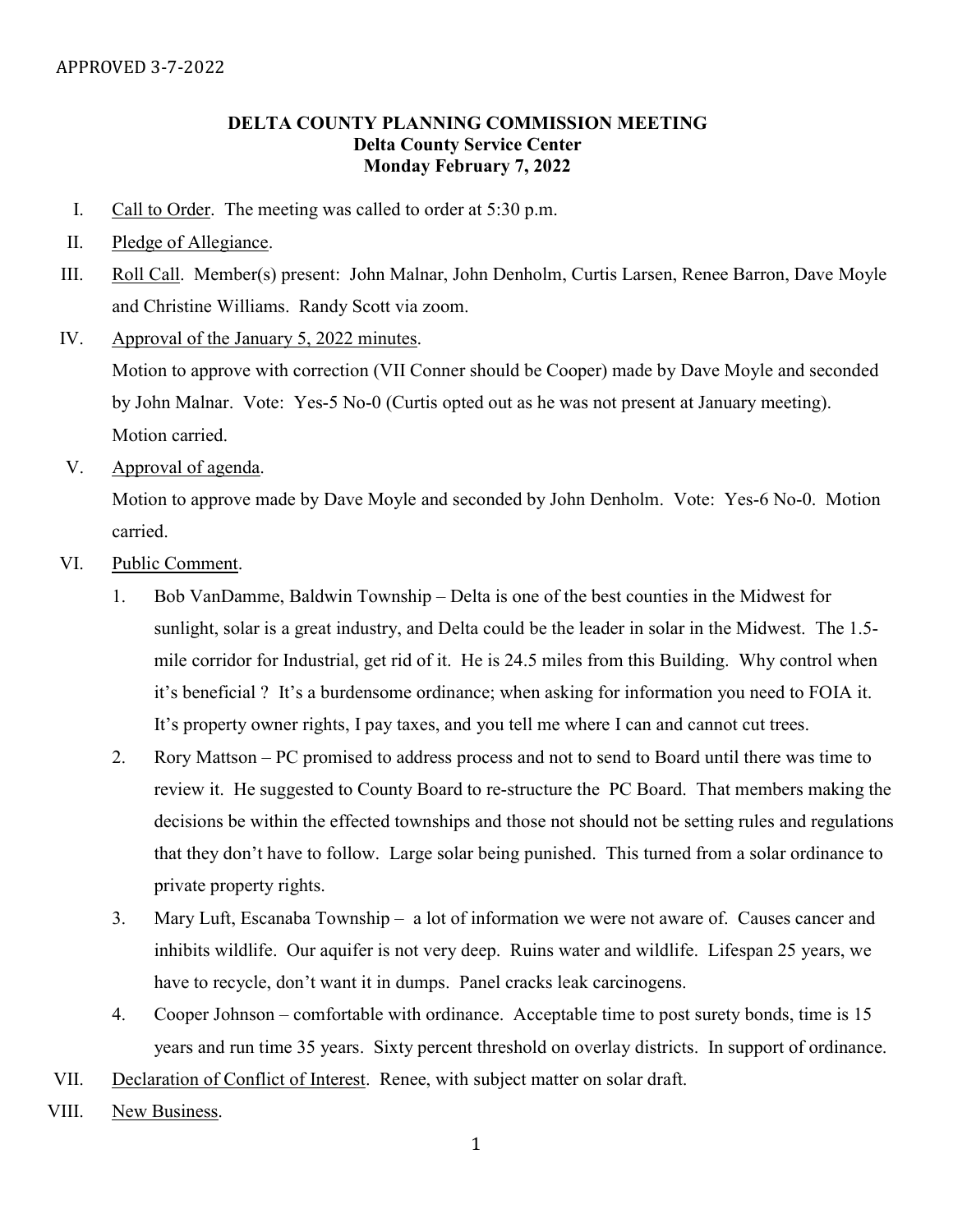#### 1. Case No. 1-33-PC Scott Larson - 5:50 p.m.

Presented by Zoning Administrator: owner would like to sell 5 acres to sister. Reviewed application, does meet ordinance requirements, location is appropriate and there is adjacent RR, no effect on district, no effect on property owners, no environmental impact, and is not a spot zone. Has deeded access and received no comments from neighbors. GIS Buffer produces mailing list with 300' of property.

Public hearing opened: 5:52 p.m. – no comments. Public hearing closed: 5:53 p.m.

- Motion to approve rezoning to RR and pass on to Board made by John Denholm and seconded by Dave Moyle. Vote: Yes-6 No-0. Motion carried.
- 2. 2022 PC Meeting Calendar: July  $4<sup>th</sup>$  and September  $5<sup>th</sup>$  the County is closed in observance of holidays and the PC will not have meetings on these dates. All other meeting dates stand.
- Motion to accept calendar made by John Denholm and seconded by John Malnar. Vote: Yes-6 No-0. Motion carried.
- 3. 2021 PC Progress Report: Chris received a template from Renee.
- 4. Process to Report Code Violation: Chris read aloud Administrations final decision on Zoning Ordinance Enforcement. Next step to publish on website and add language to the Zoning Ordinance. Member comments:
	- i. Renee to put out general statement right now, why would people follow any ordinance at all? It's setting up neighbors against each other. Are we legally required to enforce, think we are? Intent of code is to keep harmony.
	- ii. Dave puts county at risk. We have a black & white ordinance. It's a "catch 22" to citizens. Residents who have a violation and no one to go to, who may sue the County because it's not being enforced. May take that logic to any portion of any ordinance that it's not enforced; we should strike it down and remove it; we're set up for a monkey cave.
- iii. Emily you would like me to invite the Sheriff and the Prosecutor to a PC meeting?
- iv. Chris yes, would like the Sheriff and Prosecutor at a meeting to have a conversation that the County is put at risk. To ask why they chose this direction. We could present some scenarios.
- v. Curtis at person's legal expense as opposed to the County being more restrictive. Do we need to accept this outcome?
- Motion to respectfully ask Sheriff Oswald and the Prosecutor to attend a PC meeting made by Dave Moyle and seconded by John Denholm. Vote: Yes-6 No-0. Motion carried.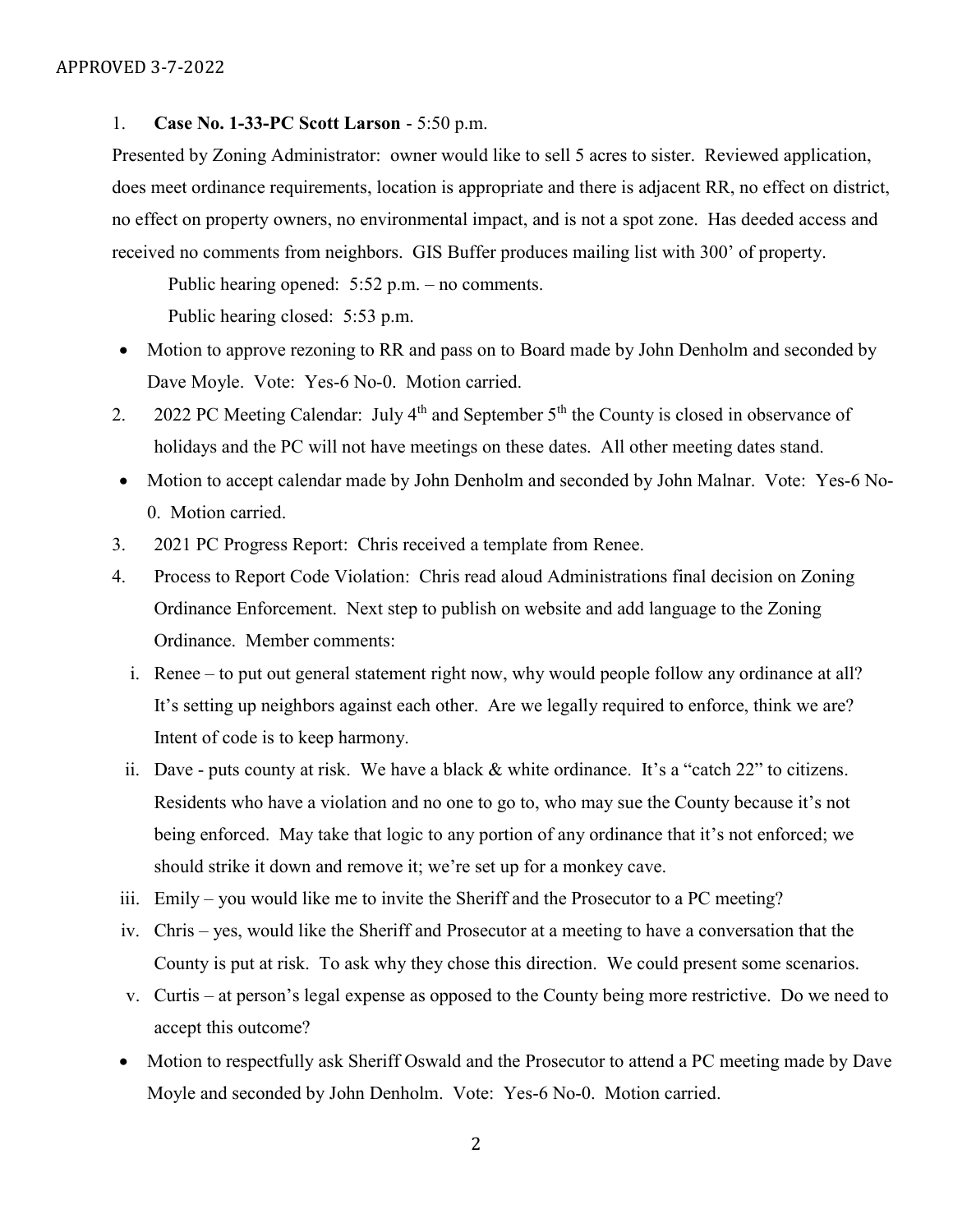- IX. Unfinished Business.
	- 1. Draft Solar Ordinance: subcommittee did meet with Cooper Johnson and their team, Invenergy. Member discussion:
		- i. Curtis most recent revision is an excellent one; consideration to bankruptcy; surety bonds would increase in value over time; impact on neighbors; average height limit or a min. and max. on switching stations and accessory buildings; suggested cement base and metal post instead of wood; investigations of impeding wildlife; COLA guidelines; overlay, except addition; value studies are common in ordinances; property studies at time of installation.
		- ii. Chris height 14' with max of 21'; fencing impedes wildlife, but is required by electric code; wildlife mitigation if harm found; overlay district clearly defines to those people moving into our County; argument for and against is simplified for the county and the process to develop utility scale solar; 1.5 miles is distance from line (tie lines) from three developer companies. Solar panel runoff is extensive. Dwelling intended for residential use and read aloud definition from zoning ordinance. Define structure heights, Cooper defined it as 21'. Make clear that height was not an arbitrary decision. There are three decommission plans for wind.
	- iii. Randy two topics:  $1<sup>st</sup> 15$ -year decommission and  $2<sup>nd</sup>$  property which was bisected by overlay district, and decided to bring to PC as a whole; bankruptcy concern if facility walks away; financial security, confused on best way without generating revenue yet; performance bonds, letters of credit, cash in bank or escrow account with percentage down and feed over years; mimic wind ordinance as much as possible, surety bonds, liked the variety offered with wind.
	- iv. Dave don't have to agree to not appreciate time spent by committee; it's a property rights and land owner issue; ordinance will destroy way it sits coming into county; last census – lost people and money; would like to see proof to show that it destroys water; Government isn't the answer, but the problem – President Reagan; monitoring opens up Pandora's Box; don't need ordinance; property owner responsibility; 1.5 miles from where; issue with cutting trees in solar ordinance or not. As a Board member I took an oath. Opportunities to increase tax base. Would like to see the PC to pass onto full Board that we feel we don't need an ordinance. Height point of John D. being based on arbitrary decision. State Supreme Court issued opinion and not our business to step in with a legal precedent established allowing property owners to cut trees on their land and I would not want to limit their ability to do that and then end up in court.

John D. – overlay not needed or necessary, 1.5-mile has no basis; with Dave on this; burdensome and not equal; land not in overlay district has just as much right; we're picking winners and loser

3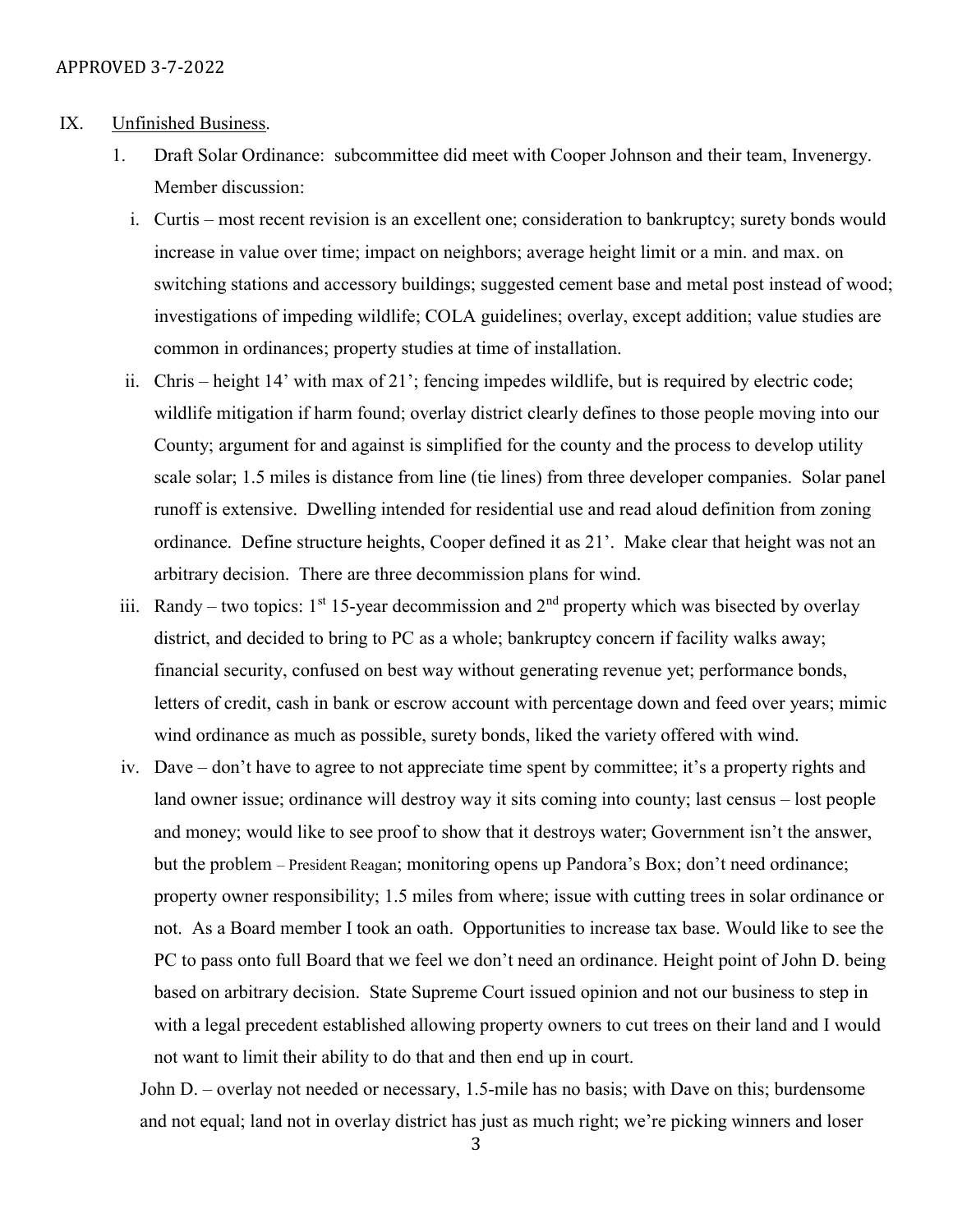here, citizens have no say in overlay district; property value study not realistic and not possible, appraisals only good for 90-days; item 'A' same amount, not less or more rain, good idea to be closer to drains; dwelling definition, seasonal or all year, not hunting cabin, how was it issued in wind; height standard for switching stations and charging stations are more complex and based on an arbitrary decision; re-vegetation, experts need to do it, and comply with conservation district.

- v. John M. overlay district, how many acres, like 78.5% proposed solar panels are in overlay district of 2700 acres and 21.5% are not (proposed) and this information is directly from developer. Tree cutting only in overlay district and not on my own land.
- vi. Dan M. property studies for windmills are not in ordinance.
- Motion to eliminate overlay district made by John Denholm and seconded by Dave Moyle.

| Roll Call: | John Denholm       | Yes |
|------------|--------------------|-----|
|            | Christine Williams | No  |
|            | Dave Moyle         | Yes |
|            | John Malnar        | No  |
|            | Curtis Larsen      | No  |
|            |                    |     |

Vote: Yes-2 No-3. Motion denied.

 Motion to remove item 'F' under section 'C' made by John Denholm and seconded by Dave Moyle.

| Roll Call: | John Denholm       | Yes |
|------------|--------------------|-----|
|            | Christine Williams | Nο  |
|            | Dave Moyle         | Yes |
|            | John Malnar        | No  |
|            | Curtis Larsen      | Nο  |
|            |                    |     |

Vote: Yes-2 No-3. Motion denied.

Motion to strike "not be located within 50' of drain easement" from item 'A' made by John Denholm and seconded by Dave Moyle.

| Roll Call: | John Denholm       | Yes.           |
|------------|--------------------|----------------|
|            | Christine Williams | N <sub>0</sub> |
|            | Dave Moyle         | <b>Yes</b>     |
|            | John Malnar        | No             |
|            | Curtis Larsen      | N٥             |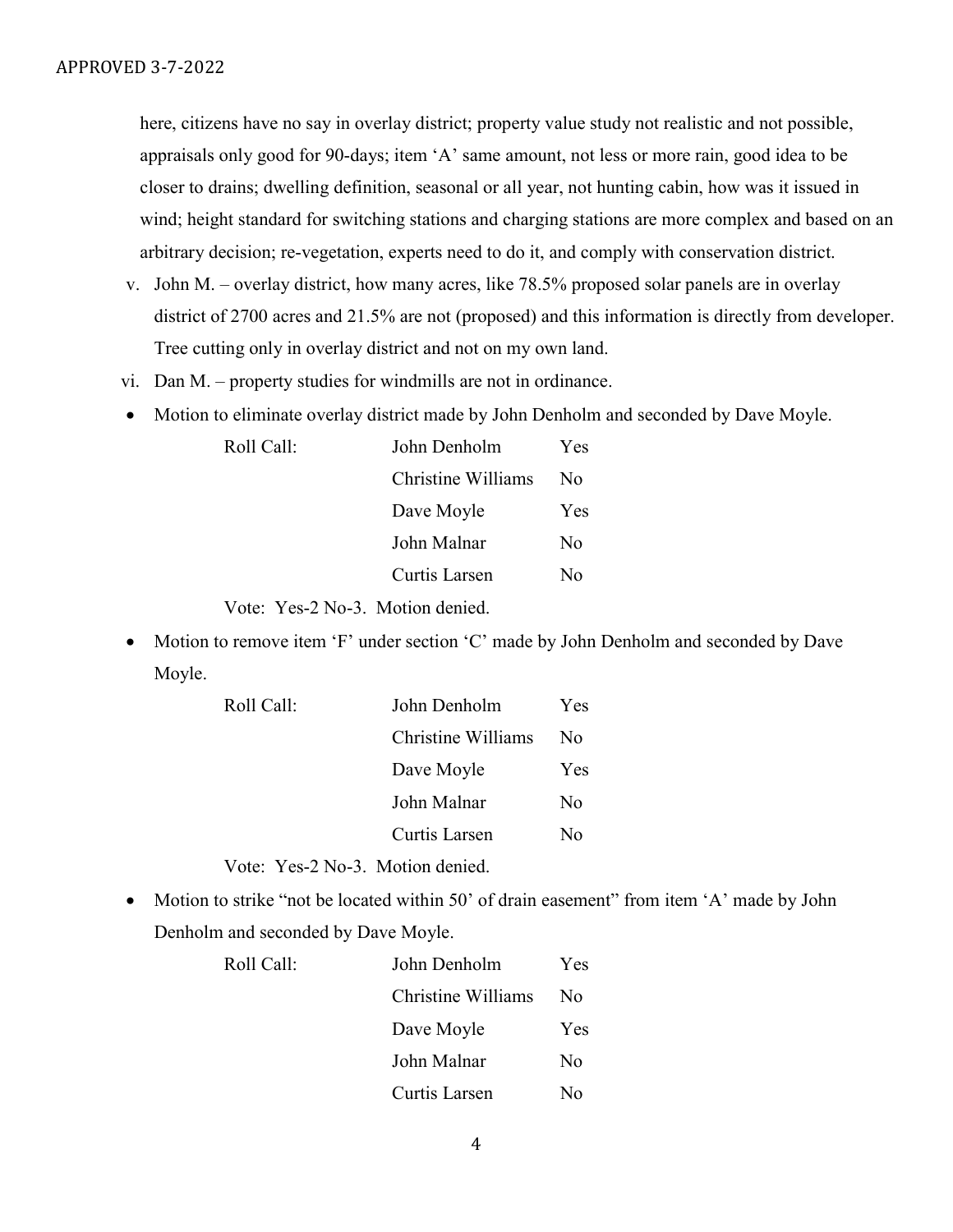Vote: Yes-2 No-3. Motion denied.

• Motion to strike "maximum height for solar panels at 21' full tilt" in item 'C' 'B' made by John Denholm and seconded by Dave Moyle.

| Roll Call:                       | John Denholm       | <b>Yes</b> |
|----------------------------------|--------------------|------------|
|                                  | Christine Williams | No         |
|                                  | Dave Moyle         | <b>Yes</b> |
|                                  | John Malnar        | No         |
|                                  | Curtis Larsen      | No         |
| Vote: Yes-2 No-3. Motion denied. |                    |            |

• Motion to strike "tree clearing is allowed in the following circumstances" from item 'C' 'E' made by Dave Moyle and seconded by John Denholm.

| Roll Call:                        | John Denholm       | Yes.       |
|-----------------------------------|--------------------|------------|
|                                   | Christine Williams | No.        |
|                                   | Dave Moyle         | <b>Yes</b> |
|                                   | John Malnar        | <b>Yes</b> |
|                                   | Curtis Larsen      | No         |
| Vote: Yes-3 No-2. Motion carried. |                    |            |

• Motion to strike all "re-vegetation" from item 'I' and require soil conservation permits made by John Denholm and seconded by Dave Moyle.

| Roll Call: | John Denholm  | Yes.                             |     |
|------------|---------------|----------------------------------|-----|
|            |               | Christine Williams               | No. |
|            |               | Dave Moyle                       | Yes |
|            |               | John Malnar                      | No  |
|            | Curtis Larsen | No                               |     |
|            |               | Vote: Yes-2 No-3. Motion denied. |     |

Motion for decommissioning plan made by Curtis Larsen and seconded by John Malnar.

| Roll Call: | John Denholm       | Yes. |
|------------|--------------------|------|
|            | Christine Williams | Yes  |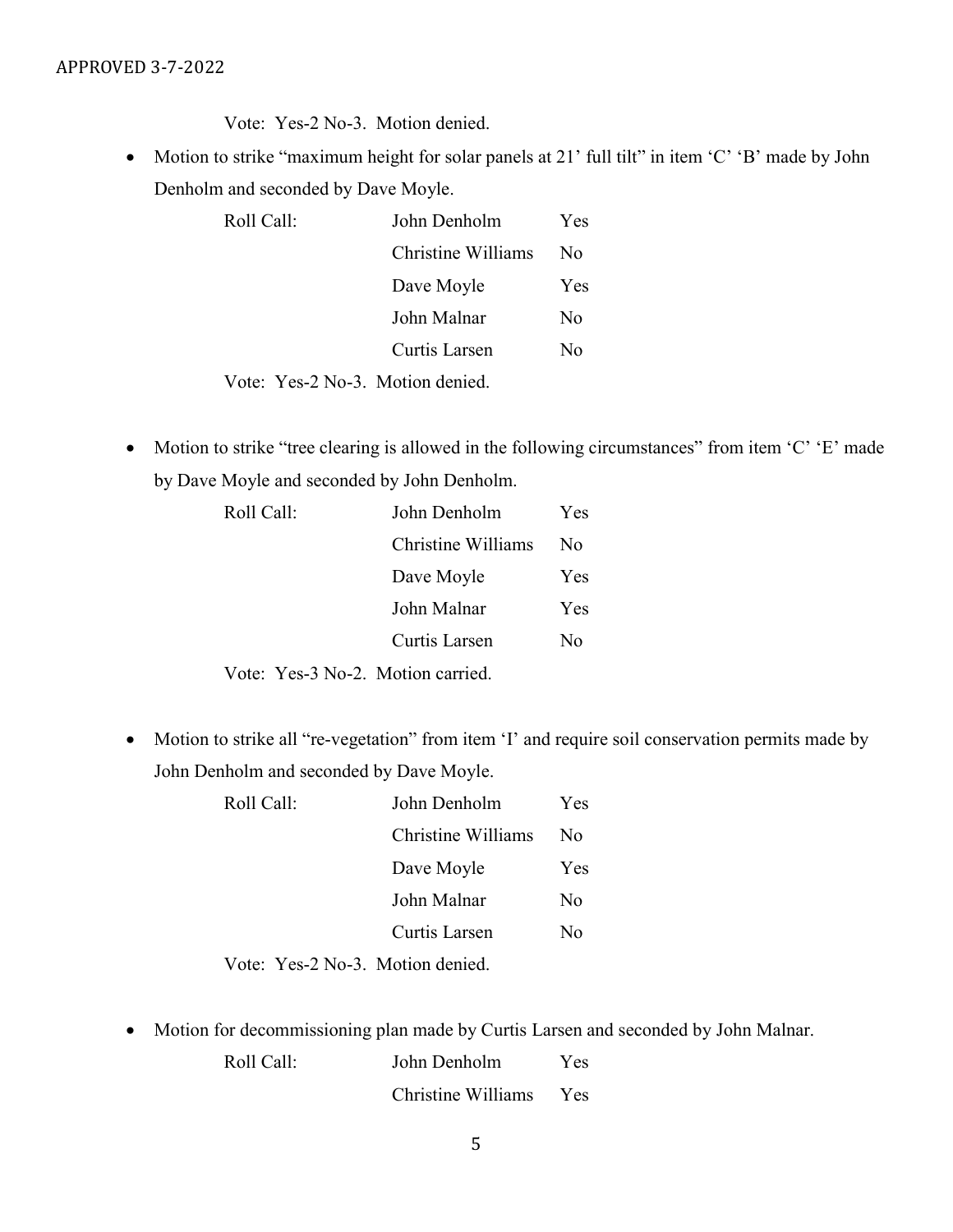## APPROVED 3-7-2022

| Dave Moyle                        | <b>Yes</b> |
|-----------------------------------|------------|
| John Malnar                       | Yes        |
| Curtis Larsen                     | Yes        |
| Vote: Yes-5 No-0. Motion carried. |            |

 Motion to accept draft solar ordinance "as is" with changes discussed tonight and move forward to Board made by John Malnar and seconded by Curtis Larsen.

| Roll Call: | John Denholm       | No             |
|------------|--------------------|----------------|
|            | Christine Williams | <b>Yes</b>     |
|            | Dave Moyle         | N <sub>0</sub> |
|            | John Malnar        | <b>Yes</b>     |
|            | Curtis Larsen      | <b>Yes</b>     |
|            |                    |                |

Vote: Yes-3 No-2. Motion carried.

- 2. LSR: member discussion:
	- i. Chris didn't have maps or information at previous meeting; Master Plan reference, cannot find at this time; plan of attack; recommend how to guide; table to next meeting.
	- ii. John D. how much near water and acreage; property owners need option to change or not if they want.
- iii. Dan M. review all maps, limit variances and changes; disclaimers, Corner Lake area an example; review and determine easy spots; individual property owners request change.
- iv. Curtis define what we're trying to do.
- X. Correspondence. City of Escanaba, City of Gladstone and Ford River Township Recreation Plans to be reviewed at your leisure. Dan stated that these can be printed if requested.
- XI. Public Comment.
	- 1. Dan M. observation through process of solar dismayed by subcommittee with draft, subcommittee do work, has to be whole PC and to Board; cannot find fencing restriction in electric code.
	- 2. Mark Hannemann keep hearing people have the right to do what they want, think this is being pressed too hard.
	- 3. Cooper Johnson height restriction may exceed 30' in zoning ordinance; switch yard tower than 30' and lightning mass exceeds also.